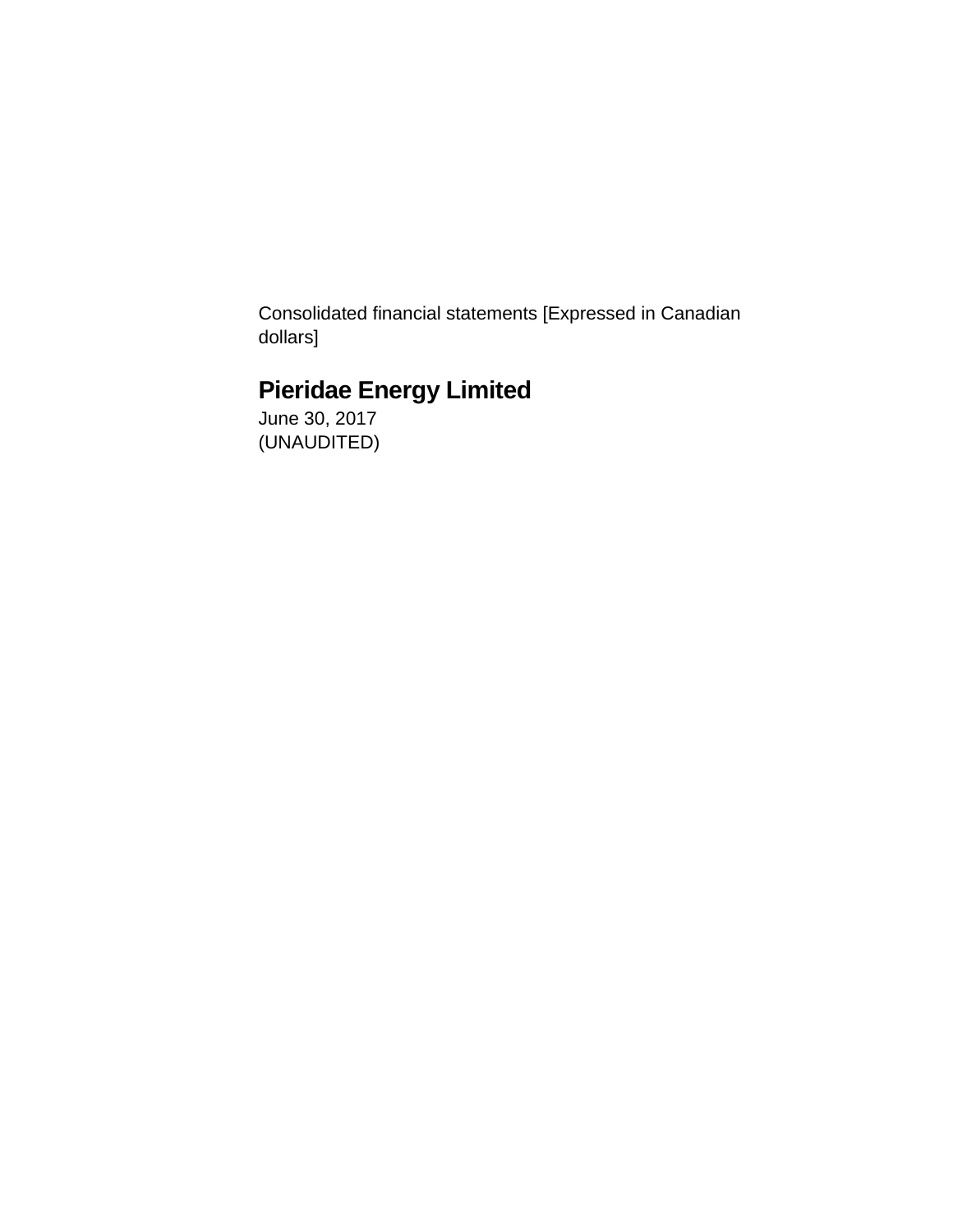### **NOTICE OF DISCLOSURE OF NON-AUDITOR REVIEW OF INTERIM CONSOLIDATED FINANCIAL STATEMENTS FOR THE SIX-MONTH PERIODS ENDED JUNE 30, 2017 AND 2016**

Pursuant to National Instrument 51-102, Part 4, subsection 4.3(3)(a) issued by the Canadian Securities Administrators, if the independent auditors have not performed a review of the interim consolidated financial statements [the "consolidated financial statements"], the consolidated financial statements must be accompanied by a notice indicating that they have not been reviewed by the auditors. The accompanying consolidated financial statements of Pieridae Energy inc. [the "Company"] for the periods ended June 30, 2017 and 2016 have been prepared in accordance with International Financial Reporting Standards and are the responsibility of management. The Company's independent auditors, Ernst & Young LLP, have not performed a review of these interim consolidated financial statements in accordance with the standards established by the Chartered Professional Accountants of Canada ["CPA Canada"] for a review of interim financial statements by an entity's independent auditors.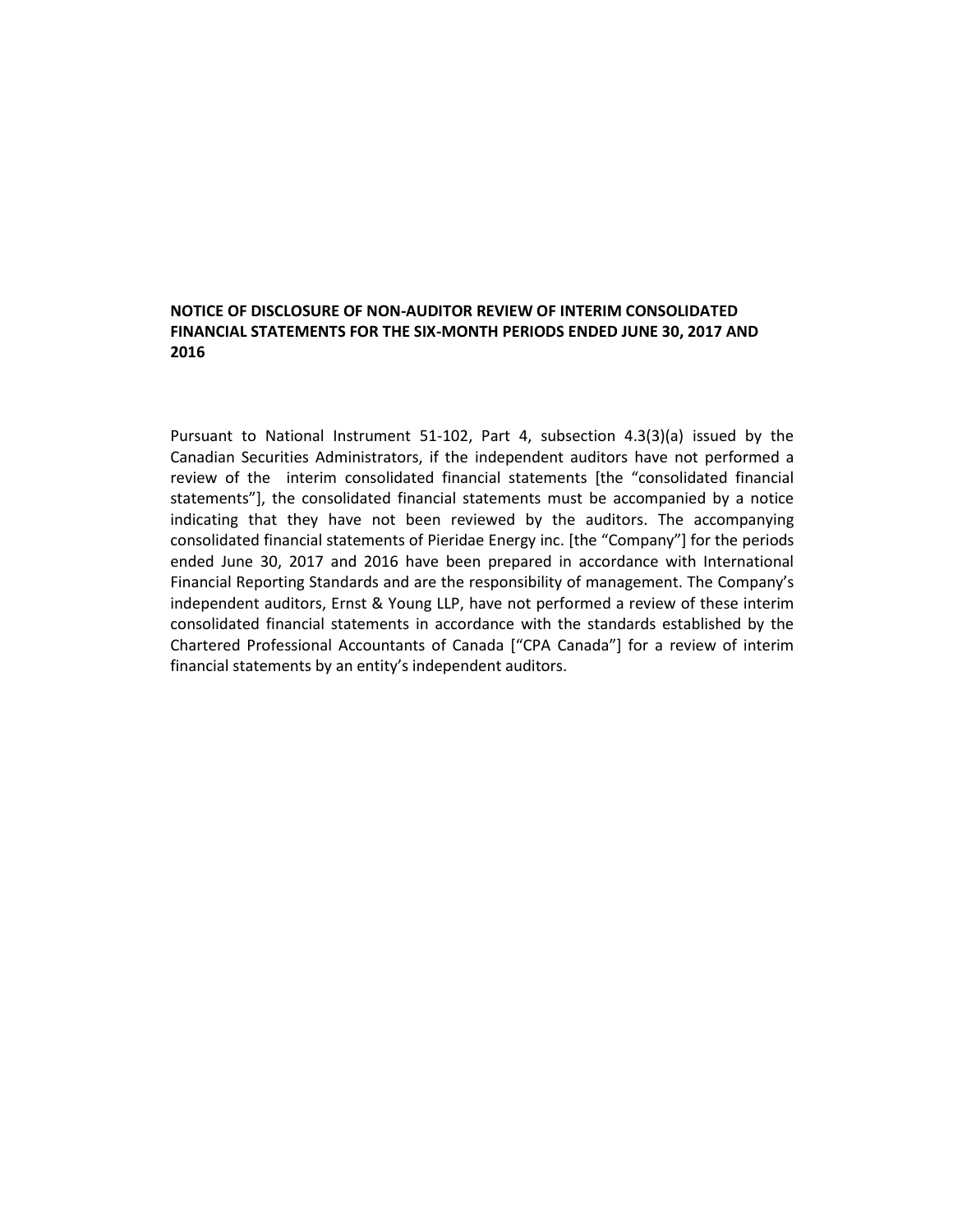# **PIERIDAE ENERGY LIMITED CONSOLIDATED STATEMENTS OF FINANCIAL POSITION**

*[Expressed in thousands of Canadian Dollars]*

| As at                                                    | June 30,               | December 31,       |  |
|----------------------------------------------------------|------------------------|--------------------|--|
|                                                          | 2017                   | 2016               |  |
|                                                          | (unaudited)            |                    |  |
| <b>ASSETS</b>                                            |                        |                    |  |
| Current                                                  |                        |                    |  |
| Cash and cash equivalents                                | 24                     | 197                |  |
| Restricted cash                                          | 40                     | 68                 |  |
| Other current assets                                     | 19                     | 119                |  |
| Conversion right [note 6[a]]                             | 1,035                  | 2,429              |  |
| <b>Total current assets</b>                              | 1,118                  | 2,813              |  |
| Investments in associates [note 3]                       | 3,794                  | 3,854              |  |
| Property, plant and equipment, net [note 4]              | 3,358                  | 3,361              |  |
|                                                          | 8,270                  | 10,028             |  |
| <b>LIABILITIES AND EQUITY (DEFICIENCY)</b>               |                        |                    |  |
| <b>Current</b>                                           |                        |                    |  |
| Accounts payable and accrued liabilities                 | 16,471                 | 15,447             |  |
| Promissory notes [note 7]                                | 2,182                  | 2,129              |  |
| Goldboro Land Mortgage [note 5]                          | 3,200                  | 3,200              |  |
| Convertible loan [note 6[b]]                             | 6,218                  | 6,297              |  |
| <b>Total current liabilities</b>                         | 28,071                 | 27,073             |  |
| Shareholders' deficiency                                 |                        |                    |  |
| Share capital [note 8]                                   | 44,668                 | 44,668             |  |
| Contributed surplus                                      | 6,446                  | 5,896              |  |
| Deficit                                                  | (72, 142)              | (68, 808)          |  |
| Other comprehensive income                               | 1,326                  | 1,287              |  |
| Deficiency attributable to equity holders of the Company | (19,702)               | (16,957)           |  |
| Non-controlling interest [note 10]                       | (99)                   | (88)               |  |
| <b>Total shareholders' deficiency</b>                    | (19, 801)              | (17,045)           |  |
|                                                          | 8,270                  | 10,028             |  |
| Subsequent event [note 15]                               |                        |                    |  |
|                                                          | <b>Alfred Sorensen</b> | <b>Thom Dawson</b> |  |
|                                                          | Signed                 | Signed             |  |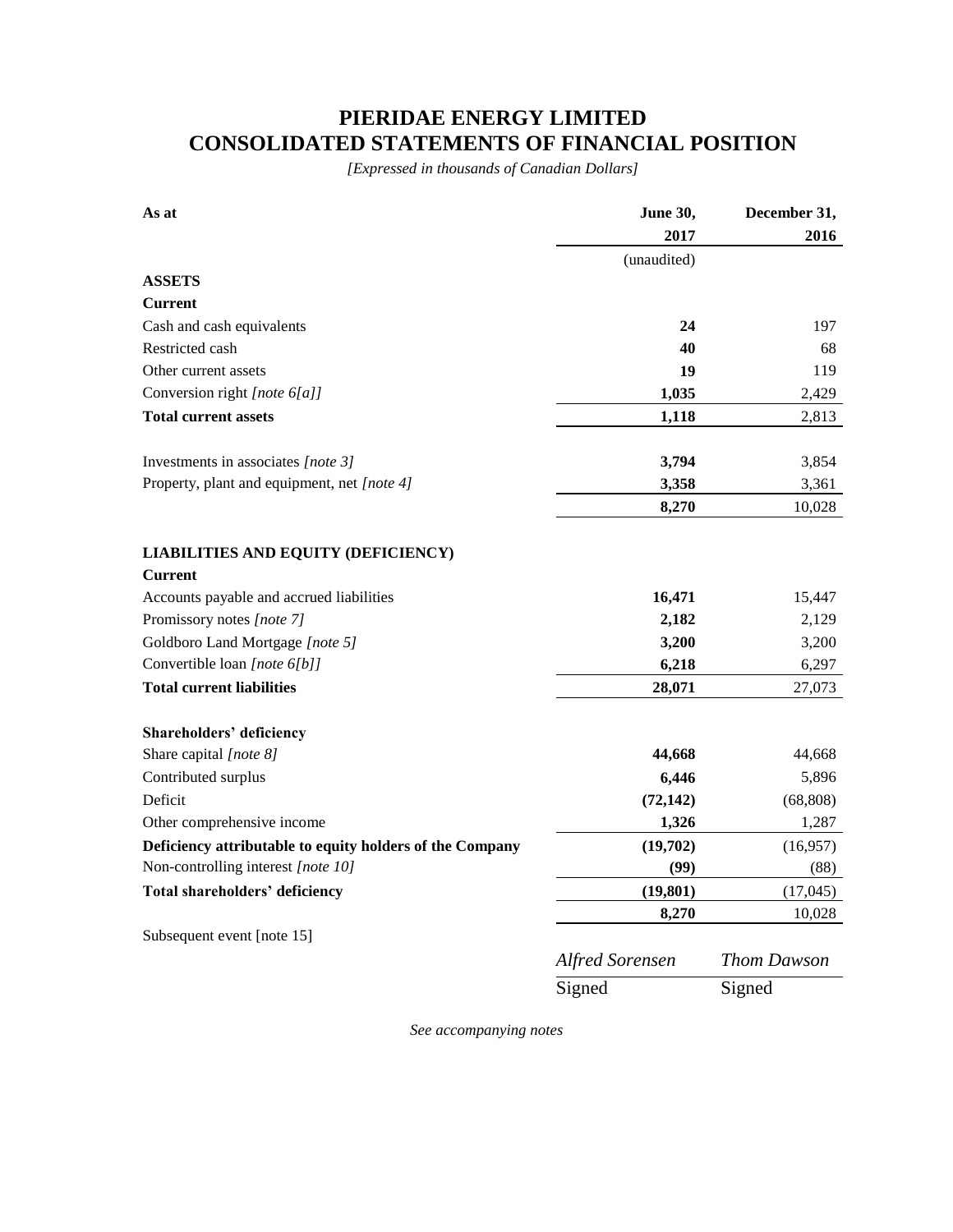# **PIERIDAE ENERGY LIMITED STATEMENT OF COMPREHENSIVE LOSS**

*[Expressed in thousands of Canadian Dollars]*

|                                                                                         | For the six   | For the six    |  |
|-----------------------------------------------------------------------------------------|---------------|----------------|--|
|                                                                                         | months ending | months ending  |  |
|                                                                                         | June 30, 2017 | June 30,2016   |  |
|                                                                                         | (unaudited)   | (unaudited)    |  |
| <b>EXPENSES</b>                                                                         |               |                |  |
| Terminal development                                                                    | 96            | 6,068          |  |
| Employee benefits                                                                       | 890           | 1,627          |  |
| Professional fees                                                                       | 594           | 349            |  |
| Travel                                                                                  | 22            | 59             |  |
| Depreciation of property, plant and equipment                                           | 3             | $\overline{4}$ |  |
| Loss before the following                                                               | 1,605         | 8,107          |  |
| <b>OTHER EXPENSE (INCOME)</b>                                                           |               |                |  |
| Share of associates' loss [note 3]                                                      | 60            | 60             |  |
| Loss (gain) on conversion right [note 6[a]]                                             | 1,950         | (1,097)        |  |
| Interest expense [note 13]                                                              | 772           | 757            |  |
| Foreign exchange (gain)                                                                 | (746)         | (550)          |  |
|                                                                                         | 2,036         | (830)          |  |
| Net loss for the period                                                                 | 3,641         | 7,277          |  |
| Other comprehensive income to be reclassified to profit<br>or loss in subsequent years: |               |                |  |
| Exchange differences on translation of foreign operations                               | (39)          | (737)          |  |
| Total comprehensive loss for the period                                                 | 3,602         | 6,540          |  |
| <b>Attributable to:</b>                                                                 |               |                |  |
| Equity holders of the Company                                                           | 3,591         | 6,461          |  |
| Non-controlling interest [note 10]                                                      | 11            | 79             |  |
|                                                                                         | 3,602         | 6,540          |  |
| Loss per share – basic and diluted                                                      | (0.23)        | (0.42)         |  |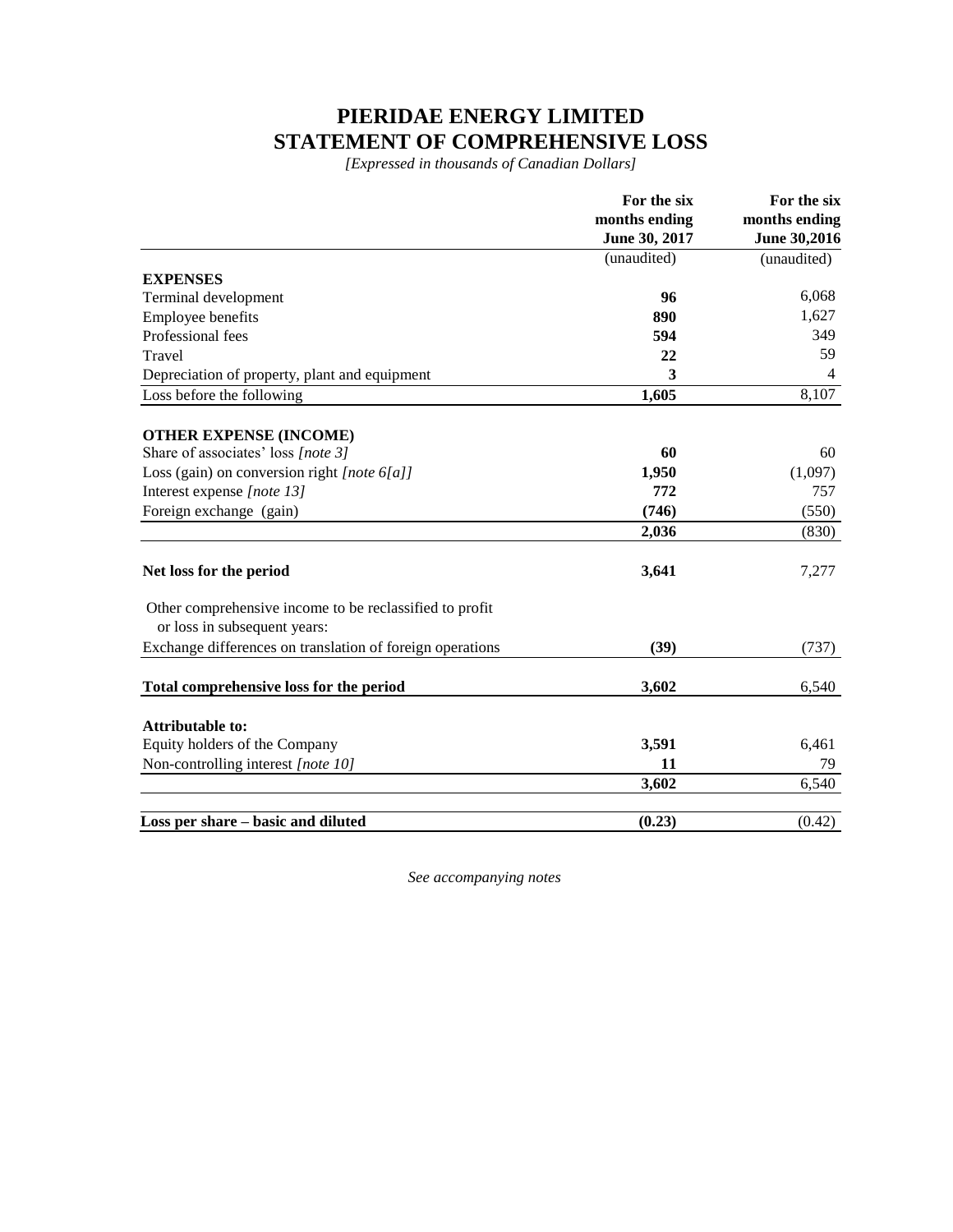### **PIERIDAE ENERGY LIMITED STATEMENT OF CHANGES IN EQUITY**

*[Expressed in thousands of Canadian Dollars]*

### **Attributable to equity holders of the Company**

| (unaudited)                                | <b>Share</b><br>capital | <b>Contributed</b><br><b>Surplus</b> | <b>Deficit</b> | Foreign<br>currency<br>translation<br>reserve | <b>Total</b> | Non-<br>interest | <b>Total</b><br>controlling shareholders'<br>deficiency |
|--------------------------------------------|-------------------------|--------------------------------------|----------------|-----------------------------------------------|--------------|------------------|---------------------------------------------------------|
| Balance as at December 31, 2016            | 44,668                  | 5,896                                | (68, 808)      | 1.287                                         | (16,957)     | (88)             | (17, 045)                                               |
| Shares issuances                           |                         |                                      |                |                                               |              |                  |                                                         |
| Share-based compensation [note 9]          |                         | 550                                  |                |                                               | 550          |                  | 550                                                     |
| Convertible loan issuance [note 6]         |                         |                                      |                |                                               |              |                  |                                                         |
| Non-controlling interest [note 10]         |                         |                                      |                |                                               |              |                  |                                                         |
| Total comprehensive loss for the<br>period |                         |                                      | (3,630)        | 39                                            | (3,591)      | (11)             | (3,602)                                                 |
| Balance as at June 30, 2017                | 44,668                  | 6.446                                | (72, 438)      | 1.326                                         | (19,998)     | (99)             | (20,097)                                                |

(unaudited)

| $($ unauun $\epsilon$ u                    | <b>Share</b><br>capital | <b>Contributed</b><br><b>Surplus</b> | <b>Deficit</b> | Foreign<br>currency<br>translation<br>reserve | <b>Total</b> | Non-<br>interest | Total<br>controlling shareholders'<br>deficiency |
|--------------------------------------------|-------------------------|--------------------------------------|----------------|-----------------------------------------------|--------------|------------------|--------------------------------------------------|
| Balance as at December 31, 2015            | 43,918                  | 2,397                                | (54, 806)      | 1,125                                         | (7,366)      | (53)             | (7, 419)                                         |
| Shares issuances                           |                         |                                      |                |                                               |              |                  |                                                  |
| Share-based compensation [note 9]          |                         | 943                                  |                |                                               | 943          |                  | 943                                              |
| Convertible loan issuance [note 6]         |                         |                                      |                |                                               |              |                  |                                                  |
| Non-controlling interest [note 10]         |                         |                                      |                |                                               |              |                  |                                                  |
| Total comprehensive loss for the<br>period |                         |                                      | (7,198)        | 737                                           | (6,461)      | (79)             | (6, 540)                                         |
| Balance as at June 30, 2016                | 43,918                  | 3,340                                | (62,004)       | 1,862                                         | (12, 884)    | (132)            | (13,016)                                         |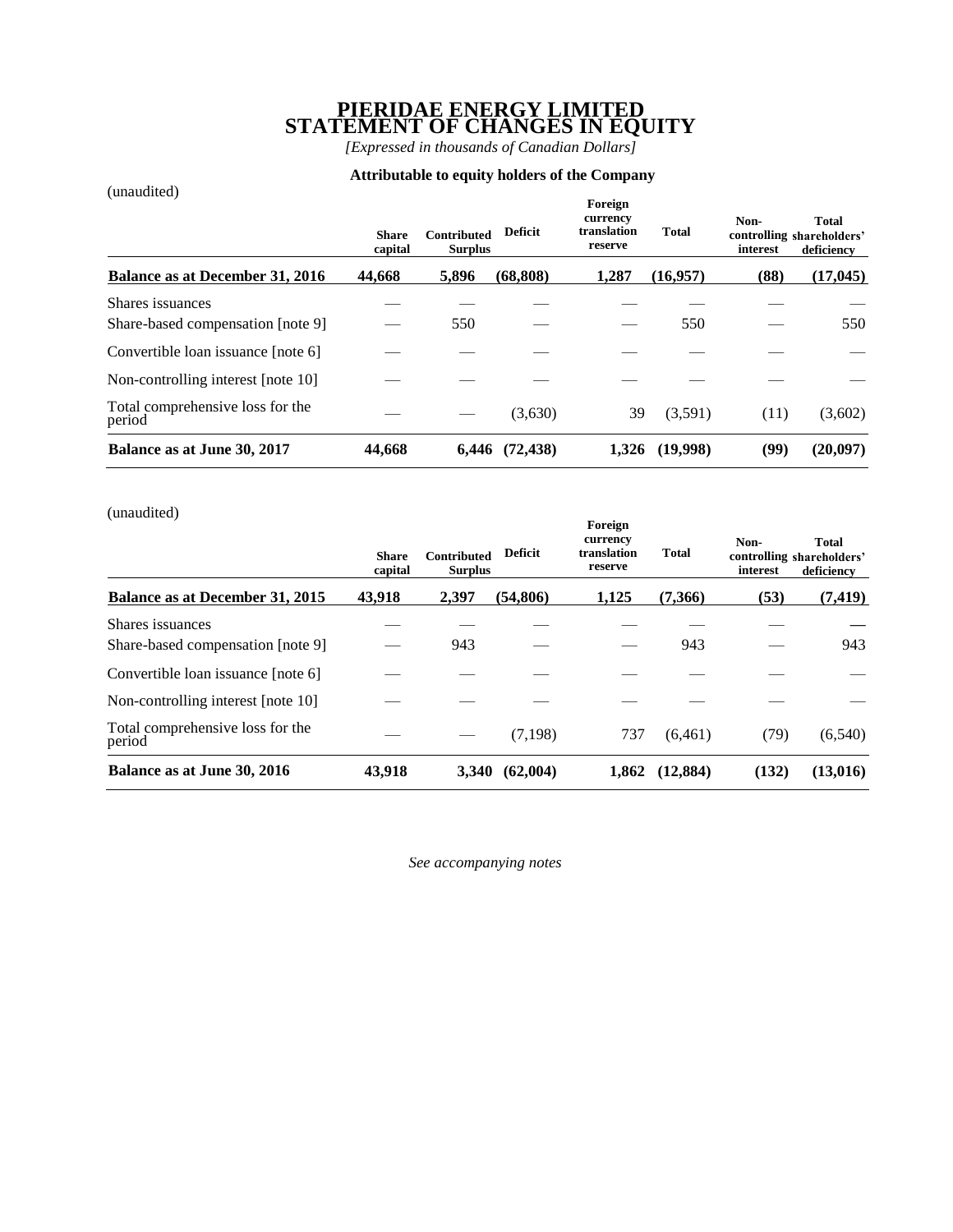### **PIERIDAE ENERGY LIMITED STATEMENT OF CASH FLOW**

*[Expressed in thousands of Canadian Dollars]*

|                                                                          | For the six   | For the six   |
|--------------------------------------------------------------------------|---------------|---------------|
|                                                                          | months ending | months ending |
|                                                                          | June 30, 2017 | June 30, 2016 |
|                                                                          | (unaudited)   | (unaudited)   |
| <b>OPERATING ACTIVITIES</b>                                              |               |               |
| Net loss for the year                                                    | (3,641)       | (7,277)       |
| Adjustments to reconcile net loss for the year to cash used in operating |               |               |
| Share-based compensation [note 9]                                        | 550           | 943           |
| Depreciation of property, plant and equipment                            | 3             | 4             |
| Share of associates' loss                                                | 60            | 60            |
| Loss on conversion right                                                 | 1,950         | (1,097)       |
| Accretion of convertible loan                                            | 267           | 275           |
| Foreign exchange (gain) loss                                             | (746)         | (550)         |
| Net change in non-cash working capital balances                          |               |               |
| related to operations                                                    | 697           | 219           |
| Cash used in operating activities                                        | (860)         | (7, 423)      |
|                                                                          |               |               |
| <b>FINANCING ACTIVITIES</b>                                              |               |               |
| Proceeds of share issuance [note 8]                                      |               | 250           |
| Proceeds of warrants issuance                                            |               | 500           |
| Restricted cash [note 5]                                                 | 28            | 75            |
| Issuance of promissory note [note 7]                                     | 53            | 1,863         |
| Cash provided by financing activities                                    | 81            | 2,688         |
|                                                                          |               |               |
| Net decrease in cash during the period                                   | (779)         | (4,735)       |
| Cash and cash equivalents, beginning of year                             | 197           | 4,499         |
| Net foreign exchange difference                                          | 606           | 796           |
| Cash and cash equivalents, end of period                                 | 24            | 560           |
| Cash interest paid                                                       | 82            | 73            |
|                                                                          |               |               |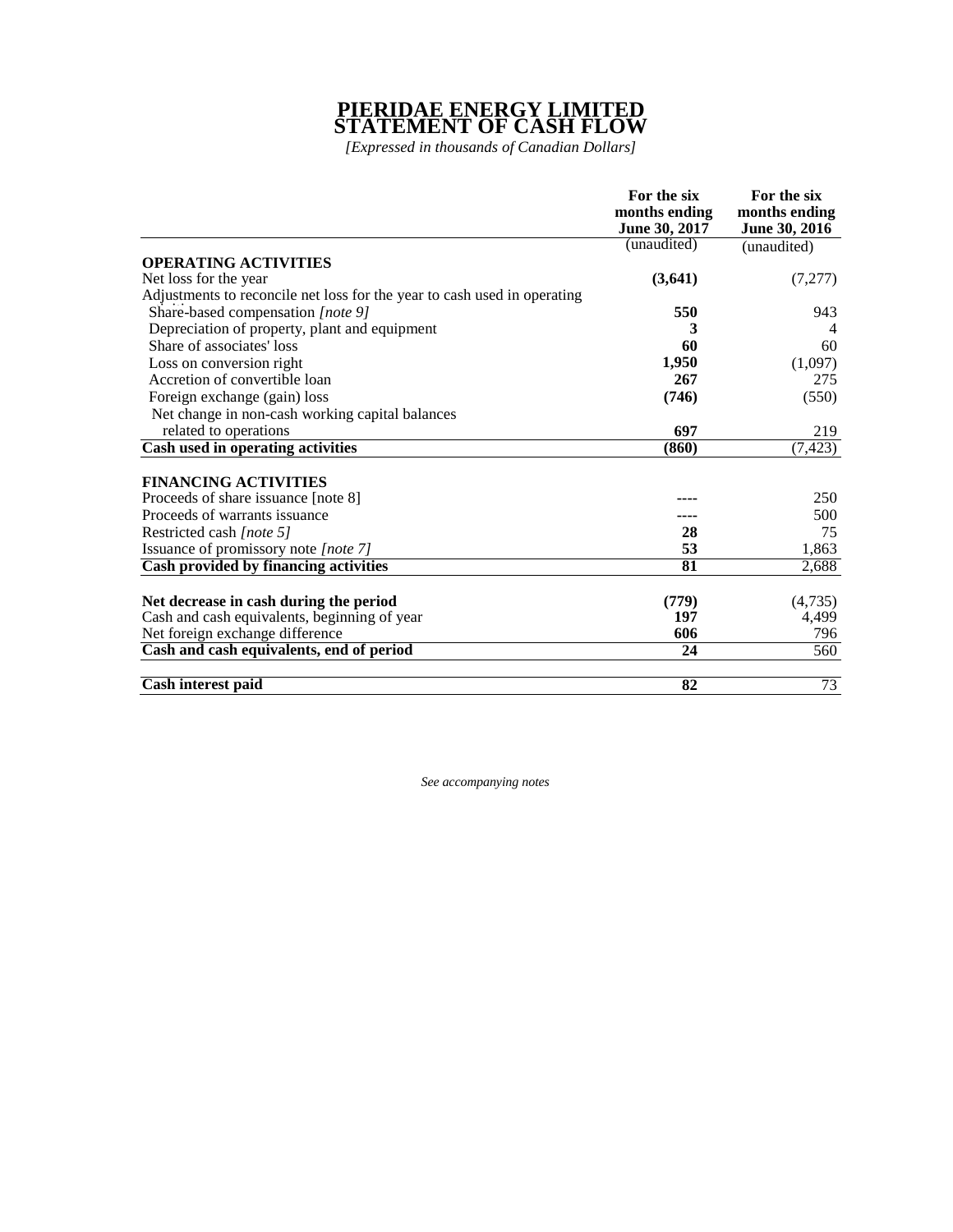[Expressed in thousands of Canadian dollars, unless stated otherwise] June 30, 2017 with comparatives to June 30, 2016

### **1. Corporate information and basis of presentation**

#### **Corporate information**

Pieridae Energy Limited [the "Company"] was incorporated on May 29, 2012 under the laws of Canada to invest in the development of a fully integrated liquefied natural gas ["LNG"] project to be built in Goldboro, Nova Scotia. The Company is headquartered in Calgary, Alberta.

The consolidated financial statements of the Company as at and for the three months ended June 30, 2017 and were authorized for issue in accordance with a resolution of the directors on September 26, 2017.

#### **Basis of presentation and consolidation**

The consolidated financial statements and the notes hereto, have been prepared as at and for the six months ended June 30, 2017 in accordance with International Accounting Standard 34 Interim Financial Reporting ("IAS 34") using accounting policies consistent with International Financial Reporting Standards ["IFRS"] as issued by the International Accounting Standards Board ["IASB"]. The same accounting policies and methods of computation were followed in the preparation of these interim financial statements as were applied in the preparation of the annual consolidated financial statements for the year ended December 31, 2016. These interim financial statements do not include all the information and disclosures required in the annual financial statements and should be read in conjunction with the 2016 Financial Statements. All amounts have been presented in Canadian dollars, unless stated otherwise.

The consolidated financial statements have been prepared on a going concern basis using the historical cost convention, which contemplates the realization of assets and settlements of liabilities in the normal course of operations for the foreseeable future. As at June 30, 2017, the Company had negative working capital and during the six months ended June 30, 2017, consistent with the developmental stage of the organization, had generated a net loss and negative cash flow from operations. These conditions indicate the existence of material uncertainties that may cast significant doubt about Pieridae Energy Limited's ability to continue as a going concern. The Company expects to incur further losses in the development of its business and will require additional debt and equity financing to fund future phases in the development of its LNG project and associated natural gas assets. These consolidated financial statements do not reflect adjustments in the carrying value of assets and liabilities, revenue or expenses, nor the statement of financial position classification that would be necessary if the going concern assumption was not valid; such adjustments could be material. Refer to note 9 "Financial risk management objectives and policies" and the section within entitled "Liquidity and funding risk" for a detailed description of the requirements for additional debt and equity financing.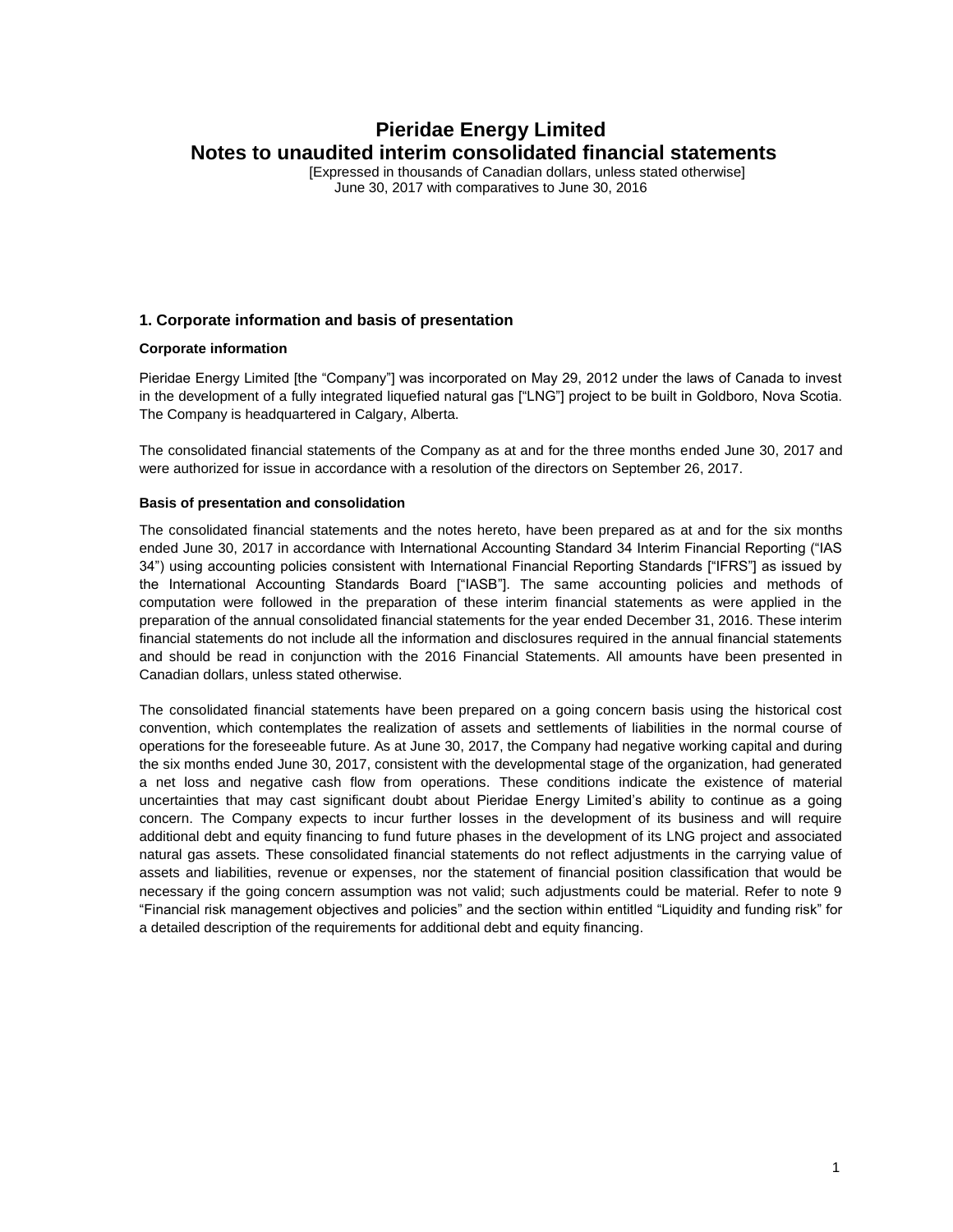[Expressed in thousands of Canadian dollars, unless stated otherwise] June 30, 2017 with comparatives to June 30, 2016

The consolidated financial statements include the following entities of the Company:

|                                   | Jurisdiction of |                      |
|-----------------------------------|-----------------|----------------------|
|                                   | incorporation   | % ownership          |
|                                   |                 |                      |
| Pieridae Energy Limited           | Canada          | Private shareholders |
| Pieridae Energy (Canada) Ltd.     | Canada          | 99%                  |
| Goldboro LNG LP                   | Canada          | 99%                  |
| 9290834 Canada Ltd.               | Canada          | 99%                  |
| Pieridae Energy (USA) Ltd.        | Canada          | 100%                 |
| Goldboro LNG LP II                | Canada          | 100%                 |
| Atlantic Offshore Production Ltd. | Canada          | 100%                 |
| Pieridae Offshore Development LP  | Canada          | 100%                 |
| Pieridae Production GP            | Canada          | 50%                  |
| Pieridae Production LP            | Canada          | 20%                  |

On March 13, 2014, the Company, Pieridae Energy (Canada) Ltd. and Uniper Global Commodities Canada Inc. ["Uniper"], formerly E.ON Climate & Renewables Canada Ltd., entered into an agreement whereby Uniper acquired a 1% ownership in Goldboro LNG LP and Pieridae Energy (Canada) Ltd.

Subsidiaries are consolidated from the date of acquisition, being the date on which the Company obtains control, and continue to be consolidated until the date when such control ceases. The financial statements of the subsidiaries are prepared for the same reporting period as the parent company, using consistent accounting policies. All intra-group balances, transactions, unrealized gains and losses resulting from intra-group transactions and dividends are eliminated in full. When there is a party with a non-controlling interest in a subsidiary that the Company controls, that non-controlling interest is reflected as "non-controlling interest".

#### **3. Investments in associates**

On March 4, 2013, the Company entered into a partnership to establish Pieridae Production LP [the "Partnership"] and Pieridae Production GP. Pieridae Production LP was formed to develop gas resources in New Brunswick, Nova Scotia and the Northeast US. The Company as at January 1, 2014 had a 16.98% ownership, and made no further contributions to the Partnership during 2014. During 2015, the Company invested an additional \$750, increasing its ownership to 20%. Under the terms of the Partnership agreement, the Company is entitled to contribute an additional \$14,125 to the partnership, prior to any further funding being made by the other partner, and increasing its ownership in Pieridae Production LP to 50%.

The Company's interest in Pieridae Production LP and Pieridae Production GP are accounted for using the equity method in the consolidated financial statements.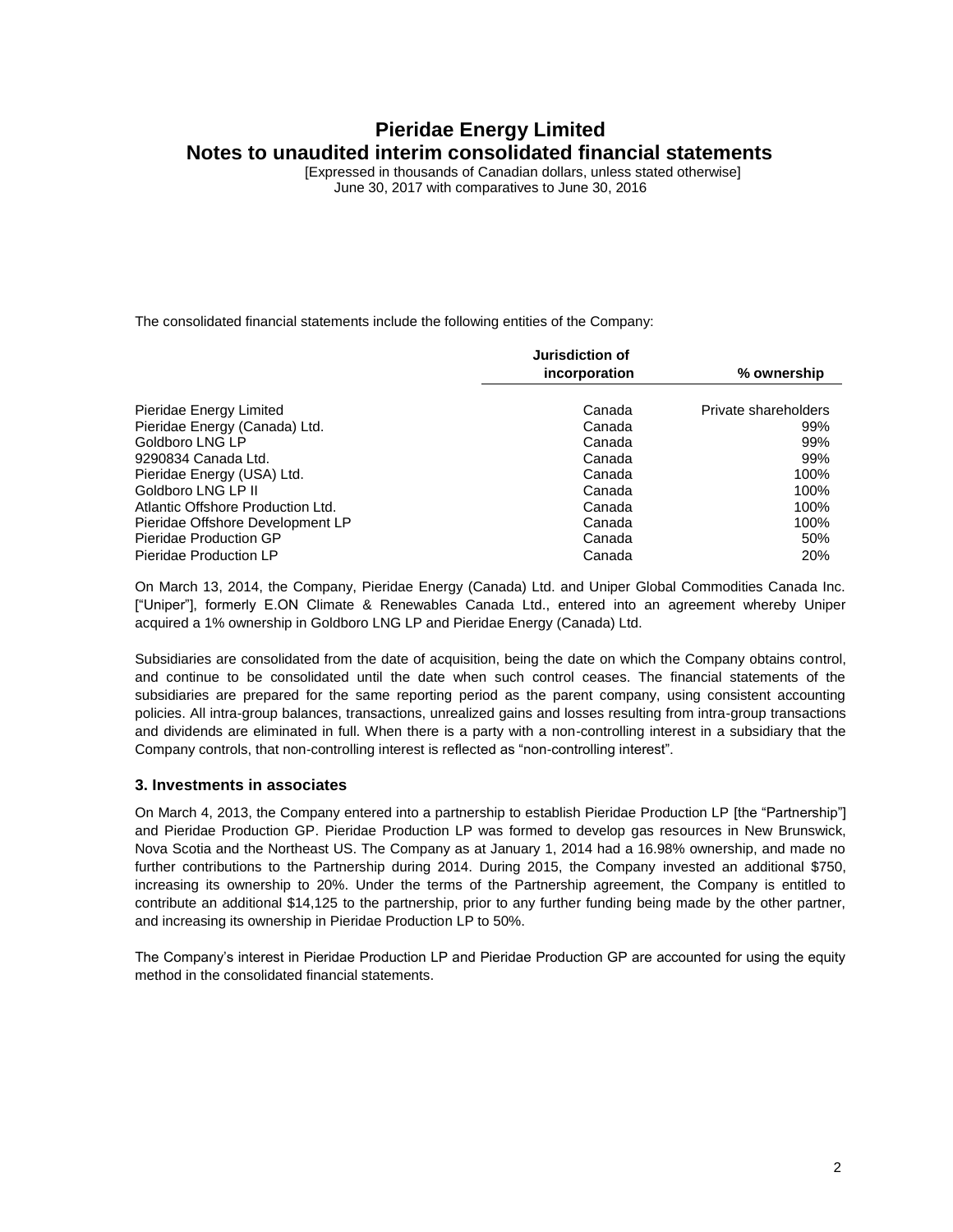[Expressed in thousands of Canadian dollars, unless stated otherwise] June 30, 2017 with comparatives to June 30, 2016

| Balance, January 1, 2016      | 3,854 |
|-------------------------------|-------|
| Contributions                 |       |
| Share of associates' loss     | (60)  |
| <b>Balance, June 30, 2017</b> | 3.794 |

Summarized financial statement information for 2017 of the Partnership is disclosed below:

|                            | June<br>2017 | June<br>2016 |
|----------------------------|--------------|--------------|
|                            | \$           | \$           |
| <b>Current assets</b>      | 111          | 40           |
| Non-current assets         | 20,145       | 20,145       |
| <b>Current liabilities</b> | (1,624)      | (1.317)      |
| Net loss for the year      | (300)        | (626)        |

The associates have no contingent liabilities or capital commitments as at June 30, 2017; however, under the terms of the operating agreement in place for the Partnership there is an agreed annual fee of \$600 to be paid by Pieridae Production LP to the operator.

### **4. Property, plant and equipment**

|                                   | Goldboro | <b>Office</b> |              |
|-----------------------------------|----------|---------------|--------------|
|                                   | Land     | equipment     | <b>Total</b> |
|                                   | \$       | \$            | \$           |
| <b>January 1, 2016</b>            | 3,354    | 35            | 3,389        |
| Additions [note 5]                |          |               |              |
| June 30, 2017                     | 3,354    | 35            | 3,389        |
| <b>Accumulated depreciation</b>   |          | 21            | 21           |
| <b>January 1, 2016</b>            |          |               |              |
| Depreciation<br>December 31, 2016 |          | 28            | 28           |
|                                   |          |               |              |
| Depreciation                      |          | 3             | 3            |
| June 30, 2017                     |          | 31            | 31           |
| Net book value                    |          |               |              |
| December 31, 2016                 | 3,354    |               | 3,361        |
| June 30, 2017                     | 3,354    | 4             | 3,358        |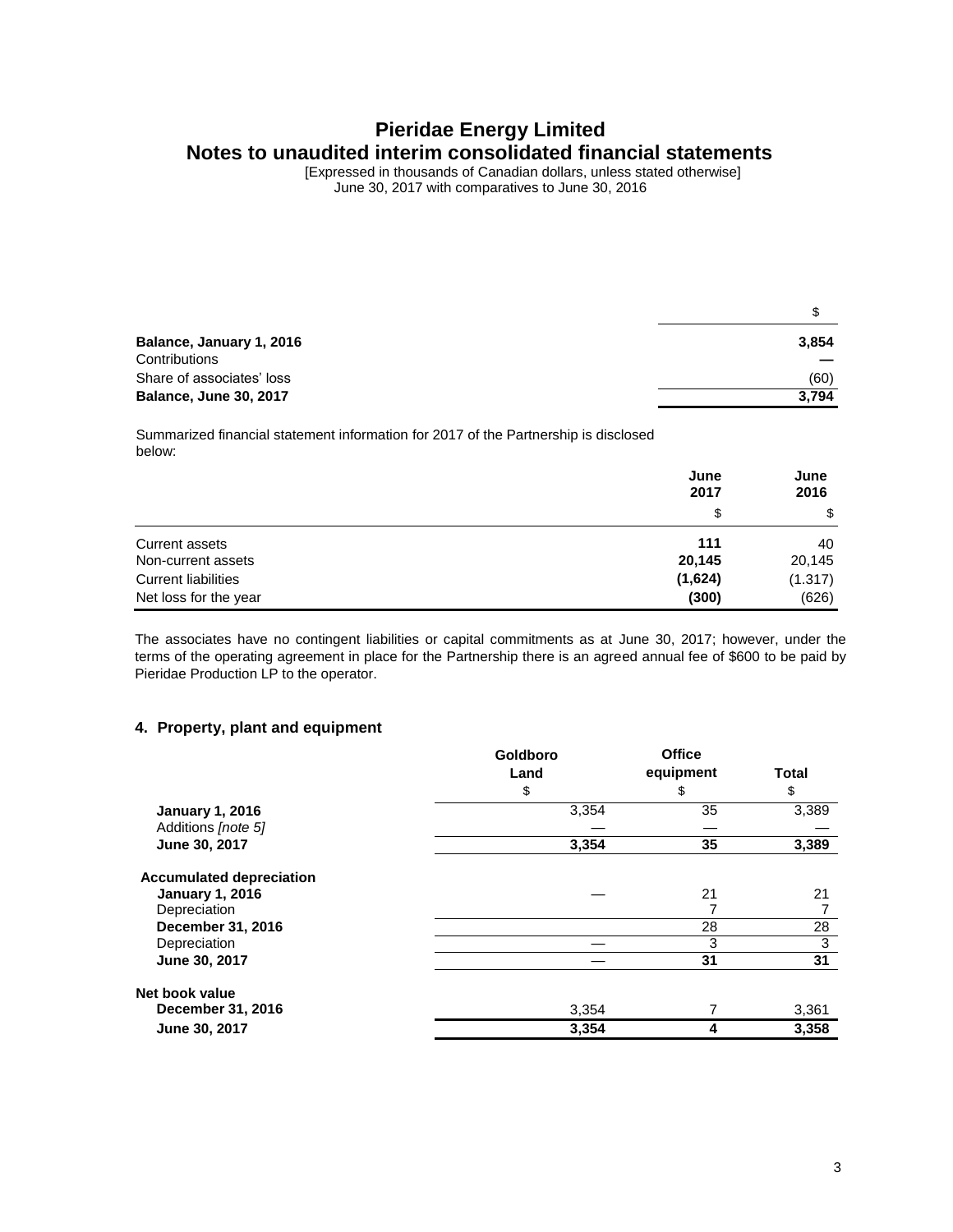[Expressed in thousands of Canadian dollars, unless stated otherwise] June 30, 2017 with comparatives to June 30, 2016

### **5. Goldboro Land Mortgage**

On December 3, 2015, the Company completed the purchase of approximately 107.5 hectares [265.5 acres] of land from the Municipality of the District of Guysborough [the "Goldboro Land"] for \$3,200. This property is located in the Goldboro Industrial Park and will serve as the site for the proposed LNG facility. As part of the purchase agreement, the Company has the right to sell the land back to the Municipality of the District of Guysborough at any time prior to March 31, 2019 for the purchase price. The Municipality of the District of Guysborough also has the right to repurchase the land for the purchase price at any time after December 31, 2018 if the Company has not made its final investment decision on the construction of its LNG project or not received the necessary regulatory permits to commence construction of the LNG project. The Company capitalized a further \$154 of legal and other costs associated with the acquisition of the Goldboro Land.

In connection with this purchase, the Company entered into a \$3,200 loan agreement [the "Goldboro Land Mortgage"] with the Bank of Nova Scotia in Halifax to finance the purchase. Under the terms of the Goldboro Land Mortgage, interest is to be paid monthly at a rate equal to the prime lending rate of the Bank of Nova Scotia plus 2.0% per annum. The Goldboro Land Mortgage matures on August 4, 2017. The loan is secured by the Goldboro Land and a restricted bank account has been established to fund the interest payable to maturity.

### **6. Convertible loan and conversion right**

On November 27, 2015, the Company agreed to a US\$5,000 loan with one of its shareholders [the "Loan Agreement"]. Under the terms of the Loan Agreement interest is to be paid at a rate of 10% per annum, with interest paid at maturity of the loan. Any outstanding amount under the Loan Agreement, including any unpaid interest, can be converted into common shares of the Company at either the option of the holder, at a conversion price of \$15.00 per share at any time prior to maturity, or at the option of the Company, at a conversion price of \$12.50 per share on the day prior to maturity. The Loan Agreement provides security to the holder of a floating charge of all of the Company's right, title, estate and interest in and to all of its present and after-acquired real property. The loan was to mature at the earlier of October 1, 2017 and the date the final investment decision is made by the Company on the Goldboro LNG facilities or the date there is a change of control of the Company.

### **[a] Conversion right**

|                                                    | 2017  | 2016   |
|----------------------------------------------------|-------|--------|
|                                                    | S     |        |
| January 1                                          | 2.429 | 927    |
| Loss (Gain) on change in value of conversion right | 1,950 | (1097) |
| Foreign exchange gain (loss)                       | 556   | (36)   |
| June 30                                            | 1,035 | 1,988  |

Upon completion of the Loan Agreement, the initial value of the conversion right was calculated utilizing a valuation method that incorporated both the Black-Scholes valuations of the conversion rights held both by the Company and holder of the Loan Agreement and the associated estimated probabilities of each conversion right being exercised. Subsequent changes in the fair value of the equity conversion component were recorded within the consolidated statement of comprehensive loss. The various assumptions utilized for the calculation of the conversion right are as follows: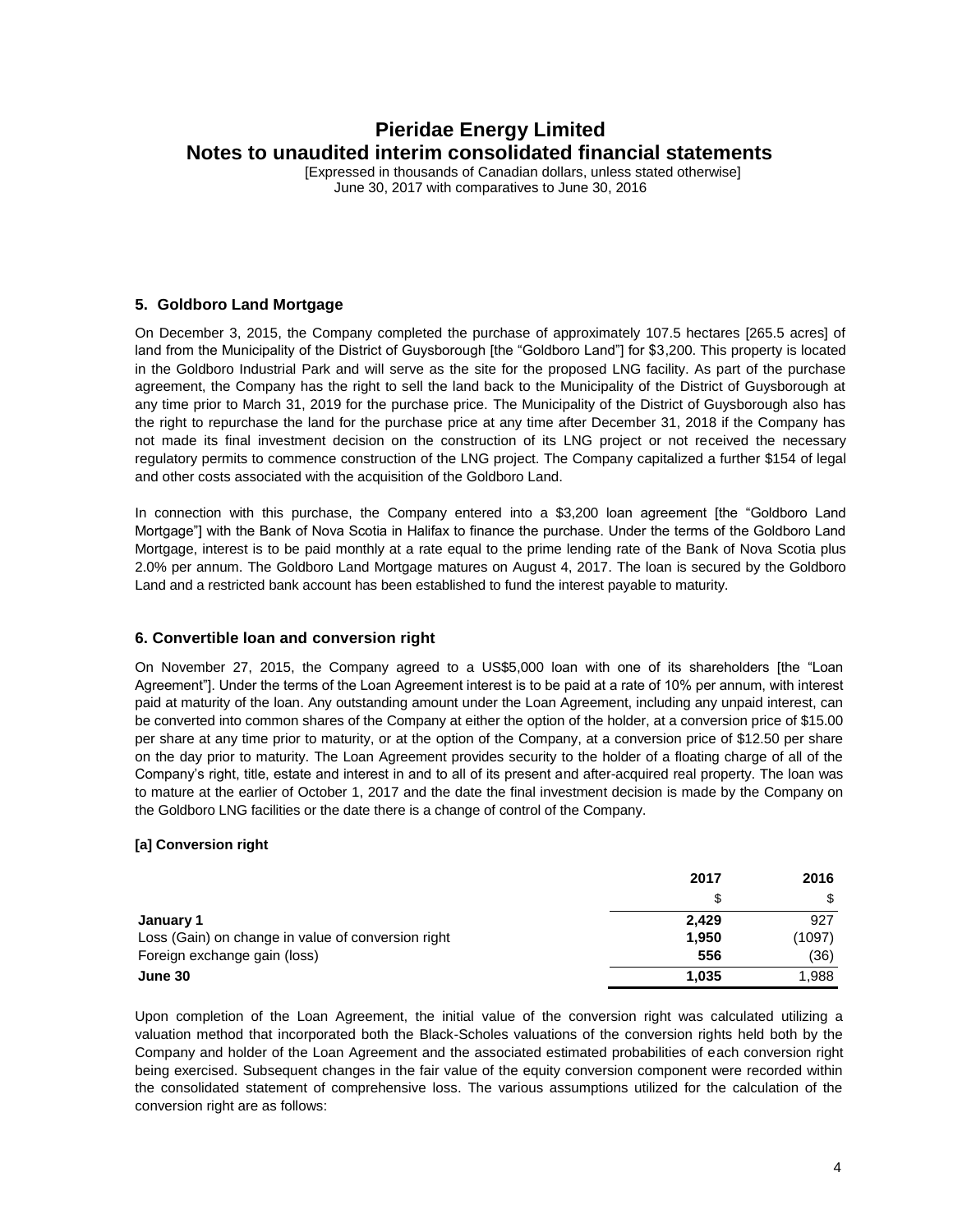[Expressed in thousands of Canadian dollars, unless stated otherwise] June 30, 2017 with comparatives to June 30, 2016

|                                       | June 30, 2017 | June 30, 2016 |
|---------------------------------------|---------------|---------------|
|                                       |               |               |
| Canadian to US dollar conversion rate | \$1.2977      | \$1.3009      |
| Share price                           | \$12.50       | \$12.50       |
| Risk free rate                        | 0.48%         | 0.48%         |
| Expected life                         | $0.25$ years  | $0.25$ years  |
| <b>Expected volatility</b>            | 60%           | 60%           |
| Probability of holder exercising      | 5%            | 25%           |
| Probability of Company exercising     | 95%           | 75%           |
| [b] Convertible loan                  |               |               |
|                                       | 2017          | 2016          |
|                                       | \$            | \$            |
| January 1                             | 6,297         | 6,487         |
| Accretion                             | 267           | 275           |
| Foreign exchange gain                 | 346           | (415)         |
| June 30                               | 6,218         | 6,367         |

Upon completion of the Loan Agreement, the initial value of the convertible loan was calculated as the present value of the expected future payments, including interest, utilizing an estimated market interest rate for a similar loan of 20%. The difference between the loan proceeds received by the Company and the present value of the expected future payments, and the value of the conversion right, was recognized as contributed surplus. Subsequently, the Company has recognized accretion of the convertible loan and the change in value associated with the change in the foreign exchange rate of the loan, with these being recorded within the consolidated statements of comprehensive loss.

#### **7. Promissory Notes**

|                       | 2017  | 2016  |
|-----------------------|-------|-------|
|                       | S     | \$    |
| Total US              | 1,717 | 1,431 |
| <b>Total Canadian</b> | 465   | 300   |
|                       | 2,182 | 1,731 |
|                       |       |       |

### **8. Shareholders' equity**

#### **Common shares**

As at June 30, 2017, the Company is authorized to issue an unlimited number of common shares. The common shares are without nominal or par value.

14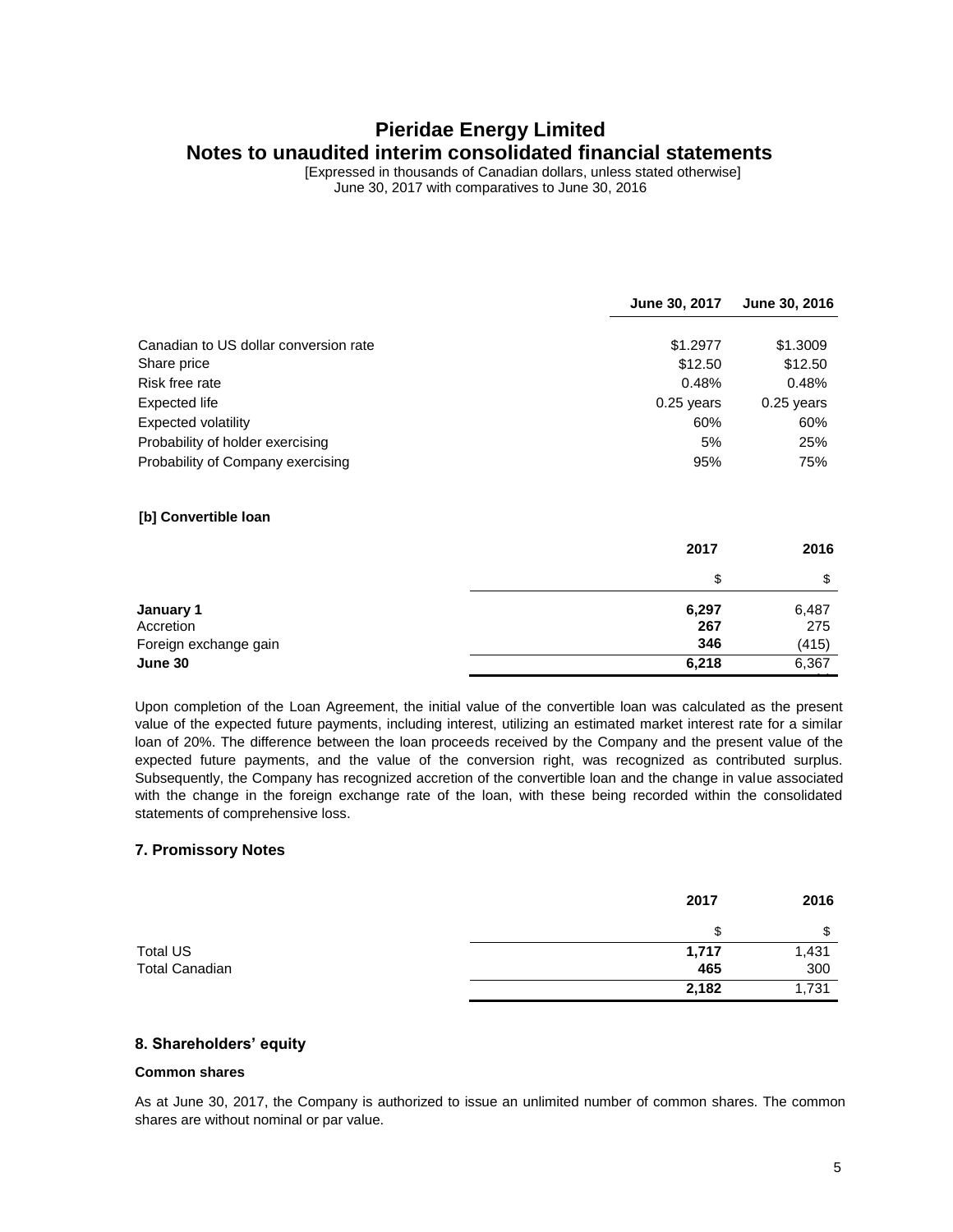[Expressed in thousands of Canadian dollars, unless stated otherwise] June 30, 2017 with comparatives to June 30, 2016

The issued and outstanding common shares of the Company are as follows:

|                                              | Number of shares | s.       |
|----------------------------------------------|------------------|----------|
| Balance, January 1, 2016                     | 15,523,602       | \$43,918 |
| Issued April 27, 2016                        | 20.000           | 250      |
| Issued July 1, 2016                          | 55.556           | 500      |
| Balance, December 31, 2016 and June 30, 2017 | 15,599,158       | \$44.668 |

#### **9. Stock options**

Pursuant to the Stock Option Plan, the Board of Directors may grant options to directors, officers, employees and other service providers. The aggregate number of shares that may be reserved for issuance pursuant to stock options may not exceed 10% of the issued and outstanding common shares of the Company on a non-diluted basis as at the time of granting. Stock options expire not more than five years from the date of grant, or earlier if the individual ceases to be associated with the Company, and the option vesting period is determined at the discretion of the Board of Directors when granted. These options are equity settled share-based payment transactions.

The following tables present the reconciliation of stock options granted:

|                                                       | Number of<br>options | <b>Weighted average</b><br>exercise price<br>\$ |
|-------------------------------------------------------|----------------------|-------------------------------------------------|
| Outstanding, January 1, 2016                          | 1,425,000            | \$6.46                                          |
| Granted during 2016                                   | 200,000              | 12.50                                           |
| Outstanding as at December 31, 2016 and June 30, 2017 | 1,625,000            | \$7.20                                          |

There were no options granted during the six months ended June 30, 2017. The fair value of all options granted during the year ended December 31, 2016, excluding those that vest upon certain performance criteria being met, have been estimated at the grant date using the Black-Scholes pricing model and are summarized in the following table: **2016**

|                                                      | 20 I D        |
|------------------------------------------------------|---------------|
| For the year ended December 31, 2016                 |               |
| Weighted average fair value of stock options granted | \$3.08        |
| Weighted average share price                         | \$9.00        |
| Risk free interest rate                              | 0.68%         |
| Expected life                                        | $3 - 5$ years |
| Expected volatility                                  | 60%           |
| Dividend per share                                   | Nil           |

The average expected volatility used to estimate the fair value of options granted was based on volatility for other private companies in similar early development opportunities. In addition, no estimated forfeiture rate has been used in the calculation of share-based payment expense. During the six months ended June 30, 2017, the Company recognized \$550 [month ended June 30, 2017 \$943] of share-based compensation costs as employee benefits.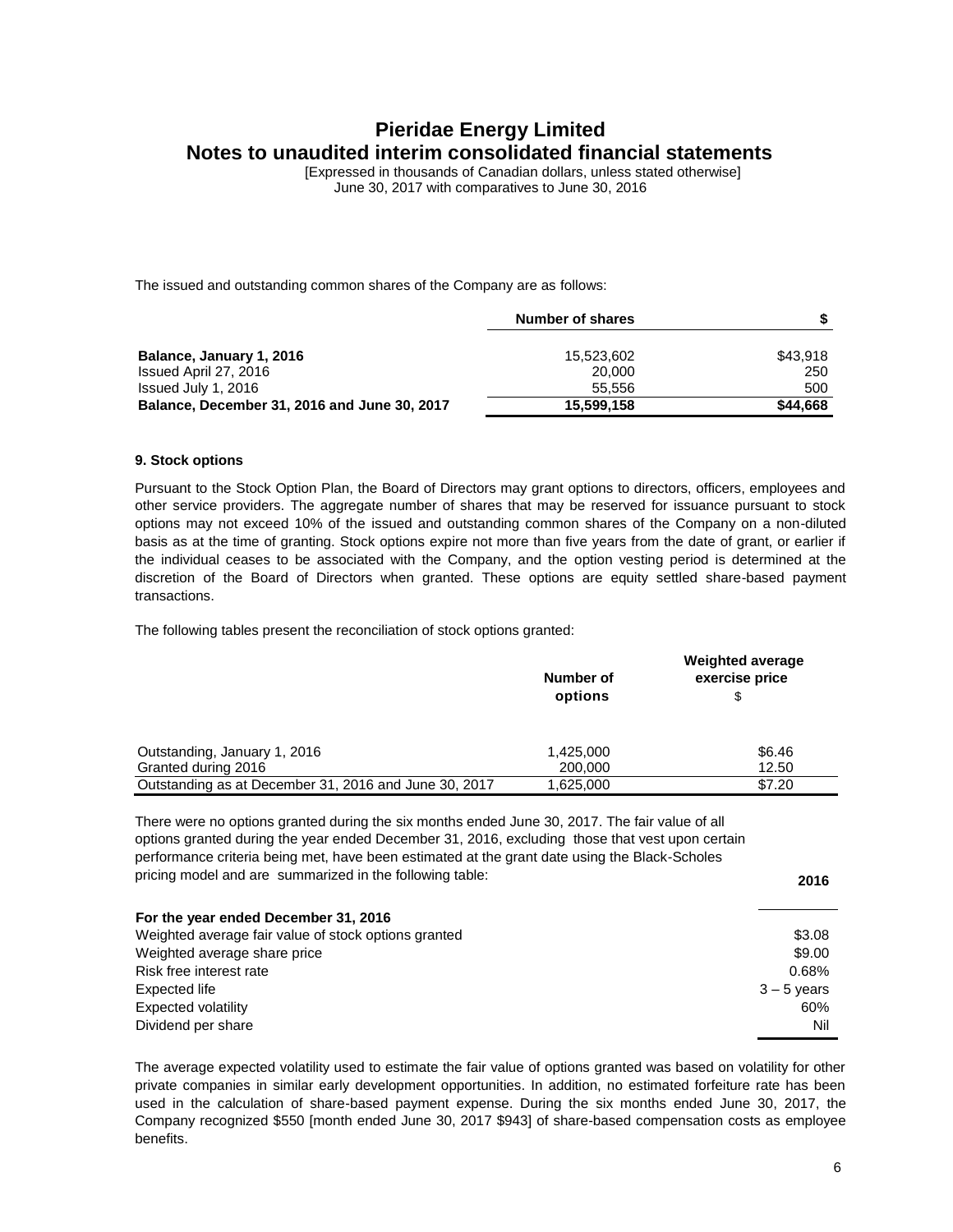[Expressed in thousands of Canadian dollars, unless stated otherwise] June 30, 2017 with comparatives to June 30, 2016

The following table summarizes the stock options outstanding and exercisable under the Stock Option Plan as at June 30, 2017:

| Range of<br>exercise price<br>\$                                    | Number of<br>options<br>outstanding     | Average<br>remaining<br>contractual<br>life<br>[years] | Weighted<br>average<br>exercise<br>price<br>\$ | Number of<br>options<br>exercisable | Average<br>remaining<br>contractual<br>life<br>[years] | Weighted<br>average<br>exercise<br>price<br>\$ |
|---------------------------------------------------------------------|-----------------------------------------|--------------------------------------------------------|------------------------------------------------|-------------------------------------|--------------------------------------------------------|------------------------------------------------|
| $$0.01 - $0.99$<br>$$1.00 - $8.99$<br>$$9.00 - $12.49$<br>> \$12.49 | 20,000<br>605.000<br>400,000<br>600,000 | 3.95<br>0.7<br>3.9<br>4.2                              | \$0.01<br>\$1.00<br>\$9.00<br>\$12.50          | 305,000<br>280,000<br>240.000       | 1.9<br>3.9<br>4.2                                      | \$1.00<br>\$9.00<br>\$12.50                    |

### **10. Non-controlling interest**

During 2014, the Company, Pieridae Energy (Canada) Ltd. and Uniper entered into an agreement, whereby Uniper acquired a 1% ownership in Goldboro LNG LP and Pieridae Energy (Canada) Ltd. for total consideration of \$288. The 1% ownership is being accounted for as a non-controlling interest.

### **11. Financial risk management objectives and policies**

The Company's activities expose it to a variety of financial risks, including market and, credit risk and liquidity risk. Reflecting the current stage of the Company, to invest in the development of a fully integrated LNG project to be built in Goldboro, Nova Scotia, the Company's overall risk management program focuses on facilitating the Company's growth plans and seeks to minimize potential adverse effects on the Company's ability to execute its business plan. Risk management is the responsibility of management and material risks are identified and monitored by management.

### **Market risk**

Market risk is the risk of loss that may arise from changes in market factors such as interest rates, foreign exchange rates and equity or commodity prices. The Company is exposed to interest rate risk to the extent that changes in market interest rates will impact interest earned on the Company's cash and cash equivalents and on interest paid on the Goldboro Land Mortgage. As a result of the Goldboro Land Mortgage, if the market interest rates change by 1%, the impact on the interest expense is approximately \$14 over the remaining term of the mortgage. The Company is also exposed to fluctuations in foreign exchange rates as certain accounts payable and accrued liabilities and commitments *[note 13]* are US dollar, UK pound sterling and Euro denominated. If the Canadian dollar was to change by one cent against the various currency exposures, the impact to the foreign exchange gain or loss would have been approximately \$94. To date, the Company has not entered into any foreign currency transactions or financial instruments to manage these interest rates or currency risks.

While the Company is still in a pre-development phase, it is not directly subject to fluctuations in commodity prices. However, fluctuations in commodity prices, specifically the price of LNG and the price of the North American gas supply, have a significant impact on the Company's final investment decision for the LNG project. These commodity prices also have a significant impact on the Company's ability to attract the necessary investment to ultimately construct the LNG project. As the Company advances toward a final investment decision for the LNG project and pursues the required financing it will evaluate a number of options to potentially manage this risk.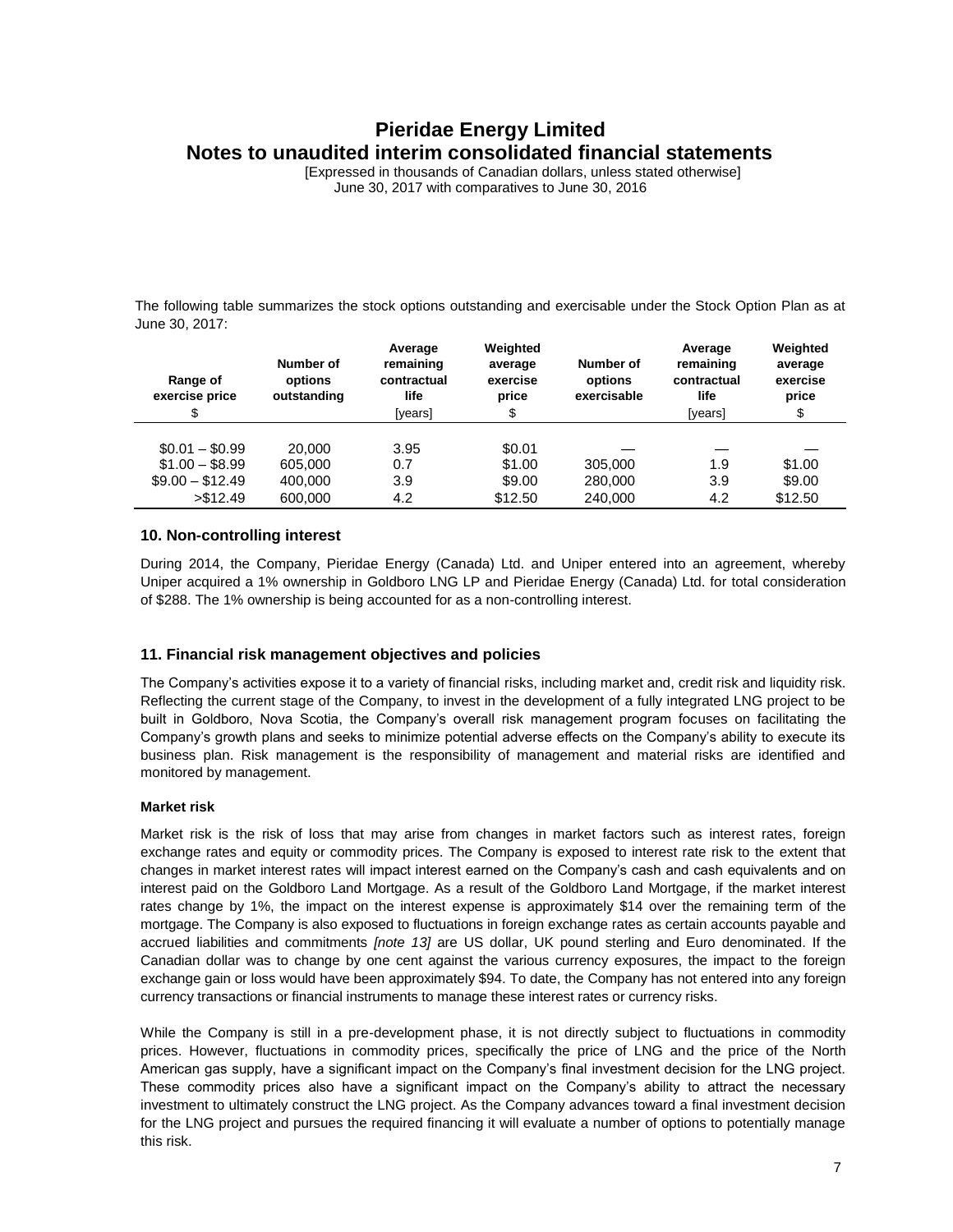[Expressed in thousands of Canadian dollars, unless stated otherwise] June 30, 2017 with comparatives to June 30, 2016

#### **Credit risk**

Credit risk arises from cash and cash equivalents and restricted cash balances held with banks and financial institutions. The maximum exposure to credit risk is equal to the carrying value of the financial assets. The Company's cash and cash equivalents are held at large Canadian chartered banks and invested when appropriate on short-term interest savings accounts. The Company's accounts receivable balances relate to input tax credits associated with the Goods and Service Tax it is required to pay on certain of its expenditures. As a result, management believes the risk of loss is remote on these balances.

#### **Liquidity and funding risk**

Liquidity and funding risk is the risk that the Company may be unable to obtain sufficient cash or its equivalent in a timely and cost effective manner to meet its commitments as they become due. The Company's objective in managing liquidity risk is to maintain sufficient readily available reserves in order to meet its liquidity requirements as they become due. The Company manages its capital structure, being its share capital and debt facilities [Goldboro Land Mortgage and convertible loan], and makes adjustments to it based on the funds available to the Company, in order to support future business opportunities. The Company manages the capital structure and makes adjustments in light of changes in economic and market conditions and the risk characteristics of the underlying assets. To maintain or adjust the capital structure, the Company may issue new shares, additional debt facilities and/or consider strategic alliances including joint venture partners.

To date, the Company has funded its share of commitments from existing cash balances, equity raises and through the issuance of the Goldboro Land Mortgage and convertible loan.

As at June 30, 2017, the Company's anticipated future funding requirements include the funding of its negative working capital [including the Goldboro Land Mortgage] and its commitments, prior to reaching a final investment decision on the development of a fully integrated LNG project is estimated at \$50 million. In general, the Company's ability to continue operations and to ultimately pursue the development of the LNG project is dependent on its ability to access additional funding over time. The Company at the date of the consolidated financial statements has provided notification to certain vendors included in the accounts payable and accrued liabilities, with which it has significant balances, that payment is pending the completion of an equity financing.

#### **12. Related party transactions**

The Company transacts with certain related parties in the normal course of business. Related parties include Pieridae Production LP, Pieridae Production GP and the Company's directors [key management personnel] who receive a management fee for their services. The Company has identified its directors and officers as its key management personnel. For the six months ended June 30, 2017, the compensation for key management of the Company and its subsidiaries amounted to  $$201$  [June 30, 2016 -  $$557$ ].

The convertible loan and conversion right issued on November 27, 2015 and described in note 6 were entered into with a shareholder of the Company.

The promissory notes described in note 7 where with shareholders of the Company. The promissory notes are unsecured, bear interest at a rate of 10% per annum and are due upon demand.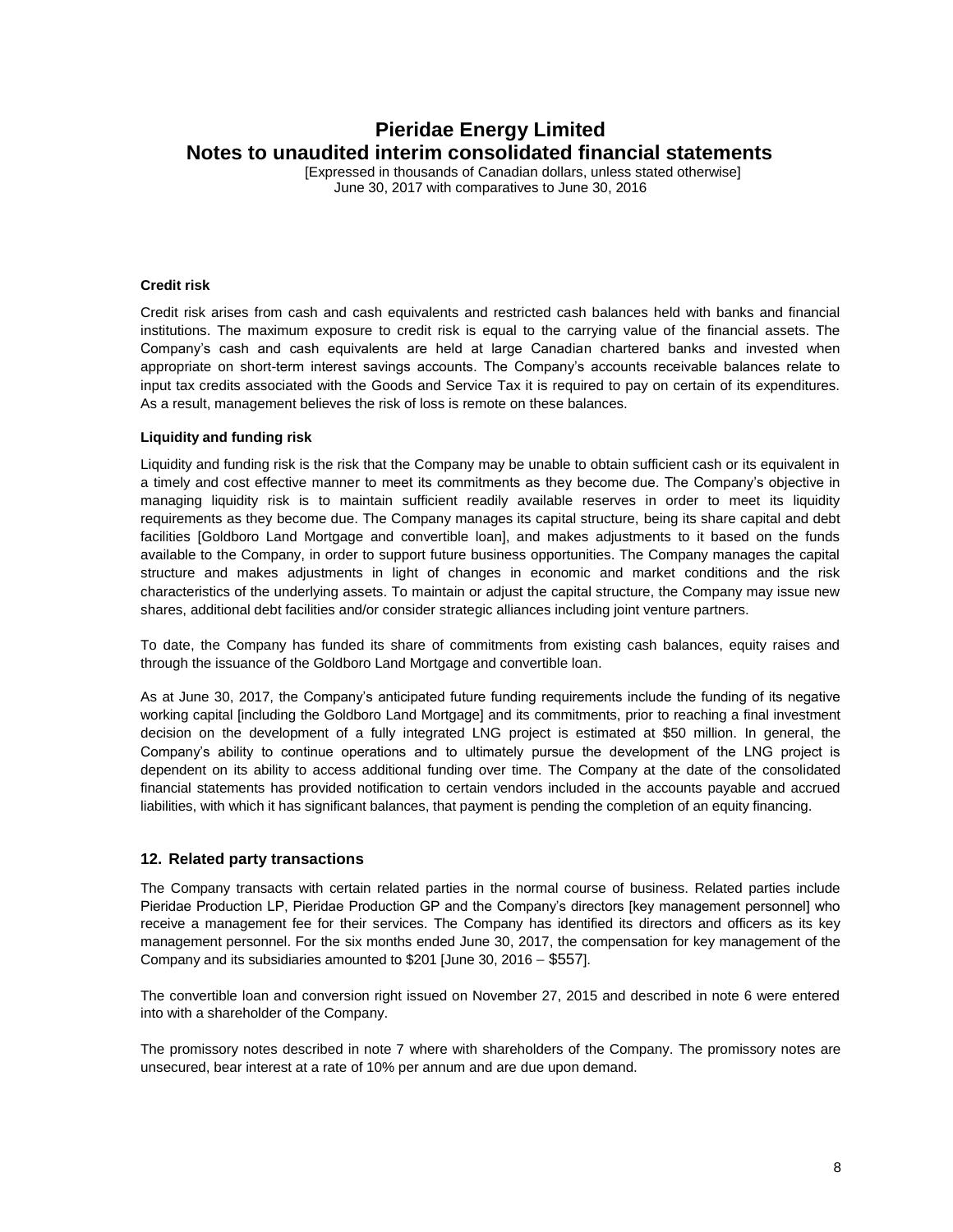[Expressed in thousands of Canadian dollars, unless stated otherwise] June 30, 2017 with comparatives to June 30, 2016

#### **13. Interest**

|                                            |     | June 30, 2017 June 30, 2016 |
|--------------------------------------------|-----|-----------------------------|
|                                            |     |                             |
| Interest expense on Goldboro Land Mortgage | 80  | 75                          |
| Interest expense on convertible loan       | 372 | 334                         |
| Accretion on convertible loan              | 267 | 275                         |
| Interest on promissory note                | 53  | 73                          |
| Interest expense                           | 772 | 757                         |

The interest associated with the Convertible loan and Promissory note has been accrued as at June 30, 2017 and 2016 and will either be paid at the maturity date of the loan or converted to common shares.

#### **14. Income taxes**

Deferred tax assets are recognized to the extent that the realization of the related benefit through future taxable profit is probable. The Company did not recognize any deferred tax assets because it is not probable that future profits will be available against which the Company can utilize the benefits.

As at December 31, 2016, the Company has unrecognized tax losses of \$67,827 that are available for 18 – 20 years for offsetting against future taxable profits of the companies in which the losses arose.

### **15. Subsequent Event**

On May 15, 2017 the Company and Pétrolia Inc., a Quebec based exploration and production company listed on the TSX Venture Exchange, jointly announced the execution of a definitive agreement (the "Arrangement Agreement") contemplating a business combination by way of plan of arrangement under section 192 of the Canada Business Corporations Act (the "Arrangement") pursuant to which the Company and Pétrolia Inc. will amalgamate to form a new entity (the "Amalgamated Company") that will be Canada's first publically traded LNG focused natural gas company.

As a condition of closing of the Arrangement, Pieridae completed a private placement of subscription receipts at a price of \$12.50/subscription receipt for minimum net proceeds of \$24,632,500. In conjunction with the private placement, Pieridae incurred agency commissions of \$1,019,125 on the private placement which will be settled by issuing 81,530 compensation shares at \$12.50. All subscription receipts issued in the private placement will automatically be converted into common shares of Pieridae immediately prior to the completion of the Arrangement.

The Arrangement Agreement also requires that, immediately prior to completion, the common shares of Pétrolia Inc. be consolidated on the basis of one post-consolidation common share of Pétrolia Inc. for every twelve preconsolidation common shares of Pétrolia Inc.

As a consequence of the Arrangement, each common share of Pétrolia Inc. shall be exchanged for one common share of the Amalgamated Company and each common share of the Company shall be exchanged for 2.2057526 common shares of the Amalgamated Company. Upon completion of the Arrangement it is expected that the shareholders of common shares of Pétrolia Inc. will hold approximately 18% of the common shares of the Amalgamated Company and the shareholders of the Company will hold approximately 82% of the common shares of the Amalgamated Company. Thus the Arrangement will result in a reverse takeover of Pétrolia Inc., as defined in the policies of the TSX Venture Exchange (the "Exchange").

Completion of the Arrangement is subject to, among other things, the successful completion of the Private